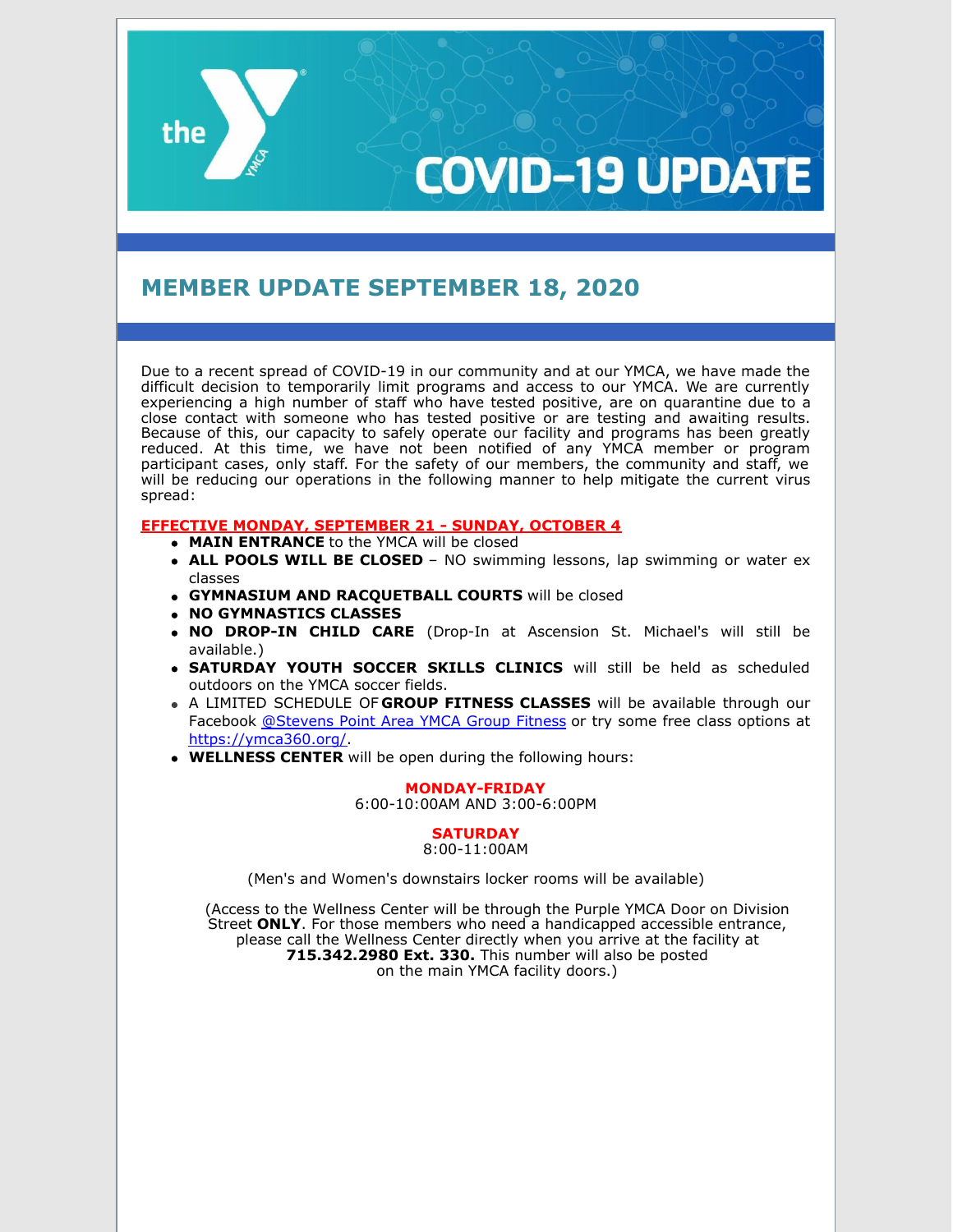

#### **CHILD CARE AND EDUCATIONAL PROGRAMS:**

- **ALL DAY CHILD CARE CENTER** will remain open unless you have been contacted by the YMCA.
- **4K CLASSES** will run as scheduled unless you have been contacted by the YMCA or the School District.
- **WEDNESDAY E-LEARNING PROGRAM AT THE YMCA** will run as scheduled unless you have been contacted by the YMCA.
- **BEFORE AND AFTER SCHOOL CHILD CARE** (offered at the elementary schools) will continue to operate as scheduled unless you have been contacted by the YMCA or the School District.

We understand that you probably have many questions so here are a few additional answers to commonly asked questions:

# **WILL I GET A REFUND OR CREDIT FOR THE PROGRAMS I AM ENROLLED IN?**

For those programs that have been canceled, they will simply be taking a 2-week break and will pick back up again on Monday, October 5 as scheduled. We will NOT be offering a Fall 2 session and Fall 1 will be extended to cover all classes missed.

# **HOW CAN I REMAIN ACTIVE DURING THIS TIME?**

Our Wellness Center will be open with limited hours and separate facility access as listed above. We will also be offering Facebook Live fitness classes @Stevens Point Area YMCA Group Fitness. Visit our website, [www.spymca.org](https://www.facebook.com/groups/1477830565598787) for more information.

#### **HOW LONG WILL THIS SCHEDULE CHANGE OCCUR?**

Monday, September 21 – Sunday, October 4 however we will be monitoring the situation daily and making any changes or adjustments as needed. Please continue to watch our website at [www.spymca.org](http://www.spymca.org/) for updates or our Facebook page [@Stevens](https://www.facebook.com/spymca) Point Area YMCA.

# **HOW WAS THE DECISION MADE TO TEMPORARILY LIMIT FACILITY USE AND PROGRAMS?**

This decision was made after deliberation with the Stevens Point Area YMCA Management Team, the Board of Directors, and our local health department. We know that the Y is a community hub where youth, adults, and families gather. With this in mind, we felt it necessary to align our decision with what is the safest course of action in the current climate.

#### **ARE THERE ANY CLEANING PRECAUTIONS TAKING PLACE DURING THE CLOSURE?**

While our facilities are closed, our staff have been and will continue to clean and sanitize all spaces, equipment, surfaces, and common areas.

# **WHAT ARE YOUR BUSINESS HOURS DURING THIS TEMPORARY CLOSURE?**

With limited staff, our Wellness Center is the only member access area that will be available during this time. Please understand that we will do our best to meet your needs and answer your questions timely but response times could be delayed.